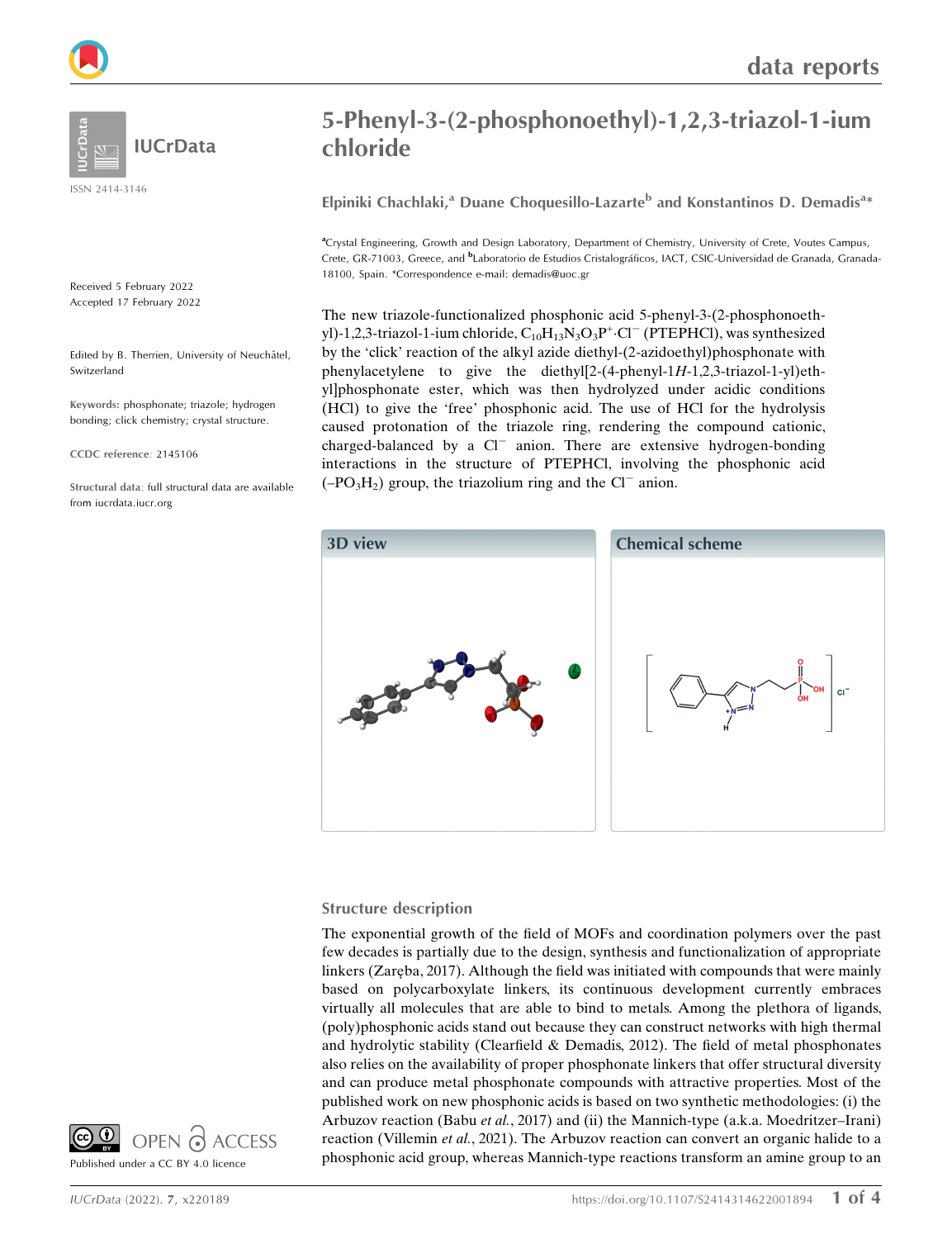

Figure 1

Molecular structure of 5-phenyl-3-(2-phosphonoethyl)-1,2,3-triazol-1 ium chloride with the atom-labeling scheme. Displacement ellipsoids are shown at the 50% probability level. Color code: P orange, O red, C black, N blue, Cl green, H white.

aminomethylenephosphonic group. Both synthetic strategies aim at introducing a phosphonic acid moiety to a pre-formed organic fragment. We recently initiated synthetic efforts that are based on 'click' chemistry. Specifically, the approach is based on a 'reactive' organic molecule that already contains a phosphonic acid group, but can undergo other transformations elsewhere on the backbone.

The reaction of an organic azide with an alkyne to give a triazole is a well-known process (Mukherjee et al., 2013). Herein, this transformation was performed on an organic azide that already contains a phosphonate group on its backbone to yield a phosphonate-modified triazole. Specifically, an alkyl azide [diethyl-(2-azidoethyl)phosphonate] was reacted with an aromatic alkyne (phenylacetylene) to give diethyl[2-(4-phenyl-1H-1,2,3-triazol-1-yl)ethyl]phosphonate ester. This ester was then hydrolyzed in acidic conditions to give 5-phenyl-3-(2-phosphonoethyl)-1,2,3-triazol-1-ium chloride (PTEPHCl). In the present work, we report the crystal structure of the above-mentioned triazole-functionalized phosphonic acid PTEPHCl.

#### Molecular structure

Fig. 1 shows the molecular structure of 5-phenyl-3-(2 phosphonoethyl)-1,2,3-triazol-1-ium chloride. Because HCl was used for the ester hydrolysis, the N3 atom of the triazole ring and the O1 and O2 atoms of the phosphonate group are protonated due to the synthesis of PTEPHCl at low pH, hence a chloride counter-ion (Cl1) is found in the structure.



Figure 2 Hydrogen-bonding scheme of the phosphonic acid group in the structure of PTEPHCl.

| Table 1                                            |  |  |
|----------------------------------------------------|--|--|
| Hydrogen-bond geometry $(\mathring{A}, \degree)$ . |  |  |

| $D-\mathrm{H}\cdots A$            | $D-H$ | $H\cdot\cdot\cdot A$ | $D\cdot\cdot\cdot A$ | $D - H \cdots A$ |
|-----------------------------------|-------|----------------------|----------------------|------------------|
| $O1 - H1 \cdots Cl1^1$            | 0.82  | 2.15                 | 2.9521(16)           | 167              |
| $O2-H2\cdots$ Cl1                 | 0.82  | 2.16                 | 2.9422(17)           | 160              |
| $N3 - H3 \cdots O3$ <sup>ii</sup> | 0.86  | 1.78                 | 2.610(2)             | 162              |
| $C6 - H6 \cdot \cdot \cdot O2iii$ | 0.93  | 2.58                 | 3.476(3)             | 163              |
|                                   |       |                      |                      |                  |

Symmetry codes:  $(i)$  $\frac{1}{2}$ ,  $-z + \frac{1}{2}$ ; (ii)  $-x + 1$ ,  $y + \frac{1}{2}$ ,  $-z + \frac{1}{2}$ ; (iii)  $x, -y + \frac{3}{2}, z + \frac{1}{2}$ 

There are two 'long' P $-$ O bonds [P $1 -$ O $1 = 1.5526$  (16) and  $P1 - O2 = 1.5513$  (16)  $\AA$  and one 'short' P-O bond [P1-O3]  $= 1.4805$  (14) Å. The 'long' P-O bonds correspond to the P—O—H moieties and the 'short' P—O bond corresponds to the phosphoryl P= $\overline{O}$  moiety. All P $-\overline{O}$  bond lengths have the expected values (Colodrero et al., 2013). The bond lengths of the triazolium moiety  $[N1-N2 = 1.317(2) \text{ Å}, N1-C2 =$ 1.474 (3)  $\AA$ , N1-C3 = 1.346 (3)  $\AA$ , N2-N3 = 1.318 (2)  $\AA$ ,  $N3 - C4 = 1.352$  (2)  $\AA$  are very similar to those in 1,2,4-triazolium chloride (Bujak & Zaleski, 2002).

#### Hydrogen bonding

The phosphonic acid moiety forms four hydrogen-bonding interactions (Fig. 2 and Table 1). Specifically, each of the two  $P-O-H$  groups interacts with a different  $Cl^-$  counter-ion, with contacts  $O1 \cdot \cdot \cdot Cl1 = 2.9521 (16)$  Å and  $O2 \cdot \cdot \cdot Cl1 =$ 2.9422 (17) Å. The phosphoryl  $P = O$  group forms a hydrogen bond with the N-H portion of the triazolium ring  $[03 \cdots N3]$  $2.610(2)$  Å. Finally, the benzene ring interacts with a phosphonate oxygen through a weak  $C-H \cdots O$  contact at  $3.476(3)$  Å (C6 $\cdots$ O2).



Figure 3 Packing of 5-phenyl-3-(2-phosphonoethyl)-1,2,3-triazol-1-ium chloride along the  $a$ - (upper),  $b$ - (middle), and  $c$ -axes (lower).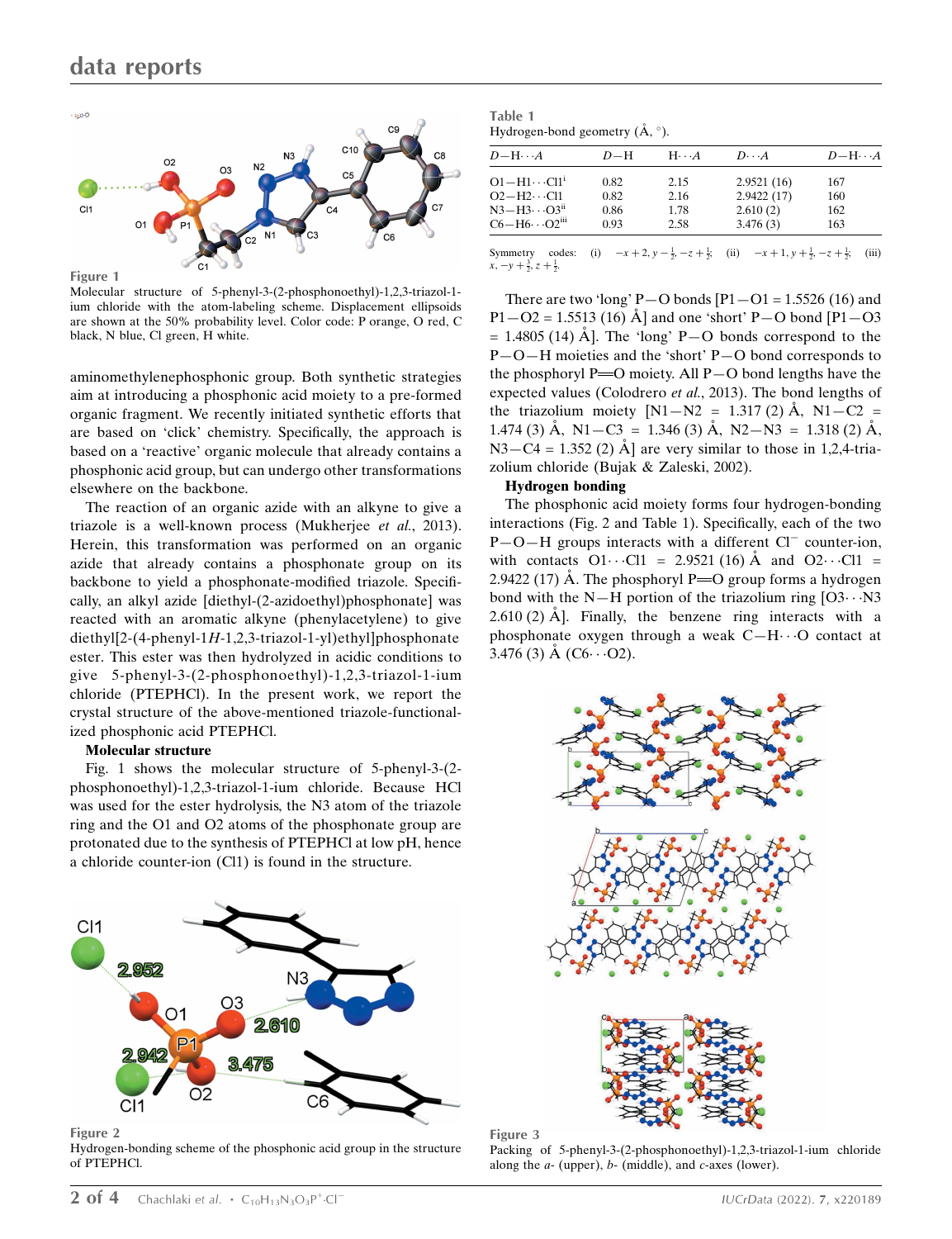#### $\pi-\pi$  stacking interactions

There is only one type of very weak  $\pi-\pi$  stacking interaction in the structure of 5-phenyl-3-(2-phosphonoethyl)- 1,2,3-triazol-1-ium chloride. The centroid-to-centroid distance is  $4.0423(15)$  Å, with the rings being 'shifted' from one another (slippage distance between the rings:  $2.222 \text{ Å}$ ) and parallel.

#### Crystal packing

Fig. 3 shows the packing along the three axes. The  $\pi-\pi$ stacking interactions are parallel to the b axis. The chloride anions form corrugated sheets ['short' Cl···Cl distances at 4.9455 (12)  $\AA$  and 'long' Cl···Cl distances at 6.4564 (9)  $\AA$ ] that are parallel to the bc plane.

#### Synthesis and crystallization

#### Reagents and materials

All starting materials were obtained from commercial sources and used without further purification. The reagents diethyl 2-bromoethylphosphonate (97%), phenylacetylene (98+%), copper sulfate pentahydrate (99%), zinc nitrate hexahydrate (98%) and ethylenediaminetetraacetic acid (98%) were from Alfa Aesar. Sodium azide and l-ascorbic acid were from Serva. Sodium sulfate was from Merck. Dichloromethane, tetrahydrofuran (THF), hydrochloric acid (37%) and nitric acid (70%) were from Scharlau. Ionexchange-column deionized water was used.

#### Synthesis of 5-phenyl-3-(2-phosphonoethyl)-1,2,3-triazol-1 ium chloride (PTEPHCl)

Three distinct steps were followed for the syntheses of the ligand PTEP. The first step was the synthesis of diethyl-(2 azidoethyl)phosphonate, following a properly adapted published procedure (Sheikhi et al., 2018). Specifically, sodium azide (10.6 g, 163.05 mmol) was added to a solution of diethyl-2-bromoethylphosphonate (10.4 g, 42.44 mmol) in water (50 mL). The reaction mixture was stirred at 338 K for 24 h. Then, extraction was carried out with dichloromethane  $(4 \times$ 50 mL) and the organic phase was collected and dried over sodium sulfate. After filtration, a yellow oil was obtained, which is diethyl-(2-azidoethyl)phosphonate. The second step included the reaction of diethyl-(2-azidoethyl)phosphonate  $(3 \text{ mL}, 2.07 \text{ mmol})$  with phenyl acetylene  $(895 \mu L,$ 1.035 mmol) in THF (67.5 mL), in the presence of copper sulfate  $(1.198 \text{ g} \cdot 0.64 \text{ mmol})$  and *L*-ascorbic acid  $(0.218 \text{ g}$ , 1.24 mmol) to produce diethyl[2-(4-phenyl-1H-1,2,3-triazol-1 yl)ethyl]phosphonate ester. The reaction mixture was heated at 313 K under vigorous stirring for 48 h. After filtration, the filtrate was mixed with dichloromethane (50 mL) and an aqueous solution of the  $Cu^{2+}$  chelant ethylenediaminetetraacetic acid  $(50 \text{ mL}, 0.2 \text{ M})$  and the mixture was stirred for  $\sim$ 1 h. After extraction with dichloromethane (4  $\times$  50 mL) and evaporation, diethyl[2-(4-phenyl-1H-1,2,3-triazol-1-yl)ethyl]phosphonate ester was obtained in solid form. Finally, the latter (0.5 g) was hydrolyzed with 25 mL of  $H_2O$  and 30 mL of HCl at 373 K for 48 h, giving 5-phenyl-3-(2-phosphonoethyl)- 1,2,3-triazol-1-ium chloride in crystalline form (yield: 0.3 g, 60%). The crystal used for the data collection was handled

| Table 2               |  |
|-----------------------|--|
| Experimental details. |  |

| Crystal data                                                                 |                                             |
|------------------------------------------------------------------------------|---------------------------------------------|
| Chemical formula                                                             | $C_{10}H_{13}N_3O_3P^+ \cdot Cl^-$          |
| $M_{r}$                                                                      | 289.65                                      |
| Crystal system, space group                                                  | Monoclinic, $P2_1/c$                        |
| Temperature $(K)$                                                            | 298                                         |
| $a, b, c (\AA)$                                                              | $11.5857(6)$ , 7.0616 $(4)$ , 16.6118 $(9)$ |
|                                                                              | 108.222(2)                                  |
| $\overset{\beta}{V}{}_{A}^{(\circ)}$ )                                       | 1290.92 (12)                                |
| Z                                                                            | 4                                           |
| Radiation type                                                               | $Cu$ K $\alpha$                             |
| $\mu$ (mm <sup>-1</sup> )                                                    | 3.86                                        |
| Crystal size (mm)                                                            | $0.12 \times 0.09 \times 0.08$              |
| Data collection                                                              |                                             |
| Diffractometer                                                               | Bruker D8 Venture                           |
| Absorption correction                                                        | Multi-scan (SADABS; Bruker,<br>2016)        |
| $T_{\min}, T_{\max}$                                                         | 0.524, 0.753                                |
| No. of measured, independent and<br>observed $[I > 2\sigma(I)]$ reflections  | 11621, 2268, 2048                           |
| $R_{\rm int}$                                                                | 0.046                                       |
| $(\sin \theta/\lambda)_{\text{max}}$ $(\text{\AA}^{-1})$                     | 0.596                                       |
| Refinement                                                                   |                                             |
| $R[F^2 > 2\sigma(F^2)], wR(F^2), S$                                          | 0.042, 0.129, 1.11                          |
| No. of reflections                                                           | 2268                                        |
| No. of parameters                                                            | 166                                         |
| H-atom treatment                                                             | H-atom parameters constrained               |
| $\Delta \rho_{\text{max}}$ , $\Delta \rho_{\text{min}}$ (e Å <sup>-3</sup> ) | $0.21, -0.34$                               |

Computer programs: APEX3 (Bruker, 2019), SAINT (Bruker, 2016), SHELXT (Sheldrick, 2015a), SHELXL (Sheldrick, 2015b) and OLEX2 (Dolomanov et al., 2009).

under inert conditions. It was manipulated while immersed in a perfluoropolyether protecting oil and mounted on a MiTeGen Micromount<sup><sup>®</sup>.</sup>

<sup>1</sup>H NMR (300 MHz, DMSO- $d_6$ )  $\delta$  8.51 (s, 1H), 7.93 (d, 2H), 7.67 (m, 3H), 4.82 (m, 2H), 2.52 (m, 2H). <sup>13</sup>C NMR (75.5 MHz, DMSO-d<sub>6</sub>)  $\delta$  146.71, 131.27, 129.38, 128.28, 125.53, 121.87, 45.42, 30.45 (d,  $J_{CP} = 134.5$  Hz). <sup>31</sup>P NMR (121.5 MHz, DMSO- $d_6$ )  $\delta$  20.17.

#### Refinement

Crystal data, data collection and structure refinement details are summarized in Table 2.

#### Funding information

Funding for this research was provided for the research project 'Innovative Materials and Applications' (INNO-VAMAT, KA 10694) by the Special Account for Research Grants.

#### References

- [Babu, B. H., Prasad, G. S., Raju, C. N. & Rao, M. V. B. \(2017\).](http://scripts.iucr.org/cgi-bin/cr.cgi?rm=pdfbb&cnor=tx4001&bbid=BB1) Curr. [Org. Synth.](http://scripts.iucr.org/cgi-bin/cr.cgi?rm=pdfbb&cnor=tx4001&bbid=BB1) 14, 883–903.
- Bruker (2016). SAINT and SADABS[. Bruker AXS Inc., Madison,](http://scripts.iucr.org/cgi-bin/cr.cgi?rm=pdfbb&cnor=tx4001&bbid=BB2) [Wisconsin, USA.](http://scripts.iucr.org/cgi-bin/cr.cgi?rm=pdfbb&cnor=tx4001&bbid=BB2)

Bruker (2019). APEX3[. Bruker AXS Inc., Madison, Wisconsin, USA.](http://scripts.iucr.org/cgi-bin/cr.cgi?rm=pdfbb&cnor=tx4001&bbid=BB3) [Bujak, M. & Zaleski, J. \(2002\).](http://scripts.iucr.org/cgi-bin/cr.cgi?rm=pdfbb&cnor=tx4001&bbid=BB4) Z. Naturforsch. Teil B, 57, 157–164.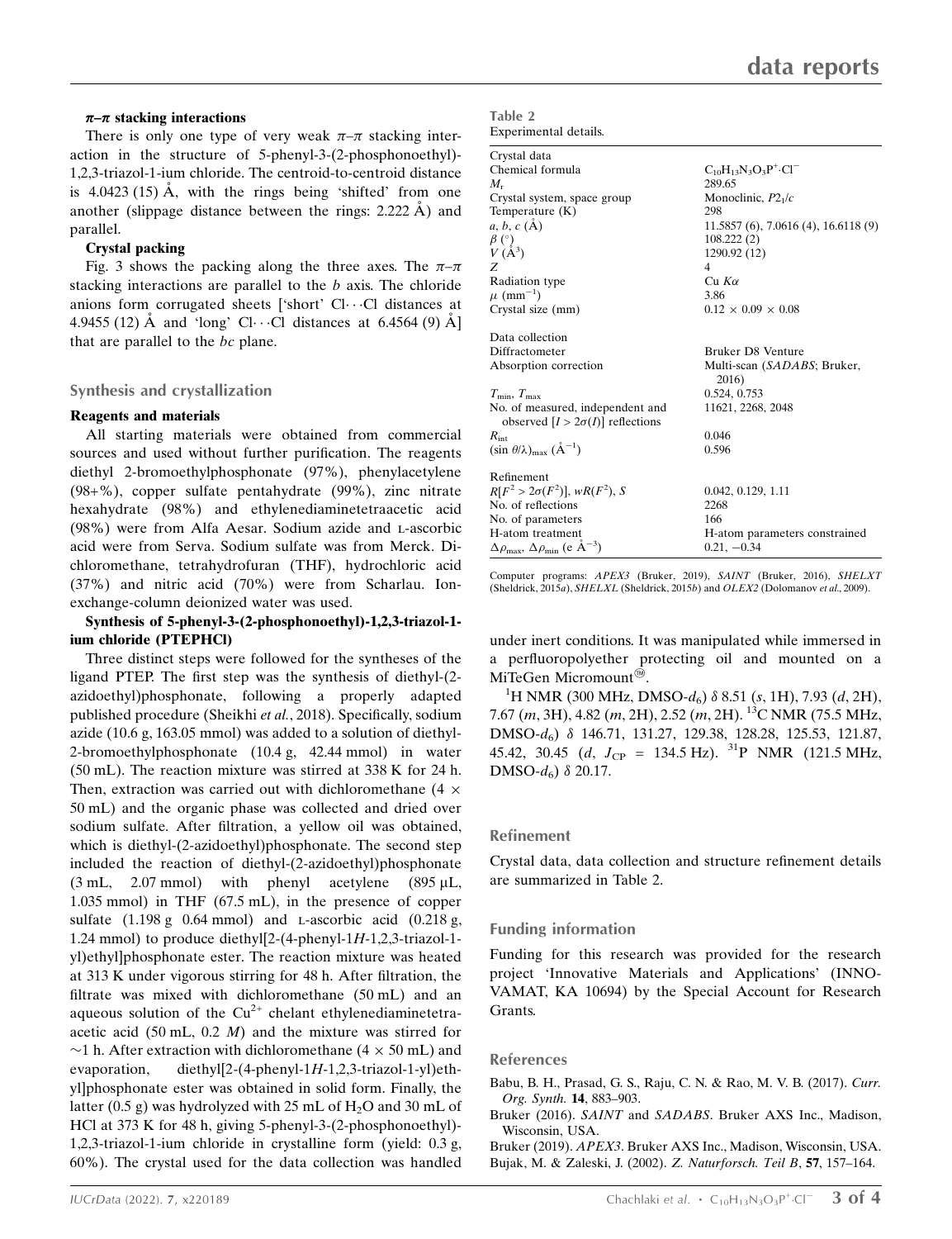- [Clearfield, A. & Demadis, K. D. \(2012\). Editors.](http://scripts.iucr.org/cgi-bin/cr.cgi?rm=pdfbb&cnor=tx4001&bbid=BB12) Metal Phosphonate [Chemistry: From Synthesis to Applications](http://scripts.iucr.org/cgi-bin/cr.cgi?rm=pdfbb&cnor=tx4001&bbid=BB12). London: Royal Society [of Chemistry.](http://scripts.iucr.org/cgi-bin/cr.cgi?rm=pdfbb&cnor=tx4001&bbid=BB12)
- [Colodrero, R. M. P., Angeli, G. K., Bazaga-Garcia, M., Olivera-](http://scripts.iucr.org/cgi-bin/cr.cgi?rm=pdfbb&cnor=tx4001&bbid=BB6)[Pastor, P., Villemin, D., Losilla, E. R., Martos, E. Q., Hix, G. B.,](http://scripts.iucr.org/cgi-bin/cr.cgi?rm=pdfbb&cnor=tx4001&bbid=BB6) [Aranda, M. A. G., Demadis, K. D. & Cabeza, A. \(2013\).](http://scripts.iucr.org/cgi-bin/cr.cgi?rm=pdfbb&cnor=tx4001&bbid=BB6) Inorg. Chem. 52[, 8770–8783.](http://scripts.iucr.org/cgi-bin/cr.cgi?rm=pdfbb&cnor=tx4001&bbid=BB6)
- [Dolomanov, O. V., Bourhis, L. J., Gildea, R. J., Howard, J. A. K. &](http://scripts.iucr.org/cgi-bin/cr.cgi?rm=pdfbb&cnor=tx4001&bbid=BB7) [Puschmann, H. \(2009\).](http://scripts.iucr.org/cgi-bin/cr.cgi?rm=pdfbb&cnor=tx4001&bbid=BB7) J. Appl. Cryst. 42, 339–341.
- [Mukherjee, N., Ahammed, S., Sukalyan Bhadra, S. & Ranu, B. C.](http://scripts.iucr.org/cgi-bin/cr.cgi?rm=pdfbb&cnor=tx4001&bbid=BB8) (2013). [Green Chem.](http://scripts.iucr.org/cgi-bin/cr.cgi?rm=pdfbb&cnor=tx4001&bbid=BB8) 15, 389–397.
- [Sheikhi, A., Mejlsøe, S. L., Li, N., Bomal, E., van de Ven, T. G. M. &](http://scripts.iucr.org/cgi-bin/cr.cgi?rm=pdfbb&cnor=tx4001&bbid=BB9) Kakkar, A. (2018). [Mater. Chem. Front.](http://scripts.iucr.org/cgi-bin/cr.cgi?rm=pdfbb&cnor=tx4001&bbid=BB9) 2, 2081–2090.
- [Sheldrick, G. M. \(2015](http://scripts.iucr.org/cgi-bin/cr.cgi?rm=pdfbb&cnor=tx4001&bbid=BB10)a). Acta Cryst. A71, 3–8.
- [Sheldrick, G. M. \(2015](http://scripts.iucr.org/cgi-bin/cr.cgi?rm=pdfbb&cnor=tx4001&bbid=BB11)b). Acta Cryst. C71, 3–8.
- [Villemin, D., Moreau, B. & Bar, N. \(2021\).](http://scripts.iucr.org/cgi-bin/cr.cgi?rm=pdfbb&cnor=tx4001&bbid=BB12) Organics, 2, 98–106.
- Zaręba, J. K. (2017). [Inorg. Chem. Commun.](http://scripts.iucr.org/cgi-bin/cr.cgi?rm=pdfbb&cnor=tx4001&bbid=BB13) 86, 172-186.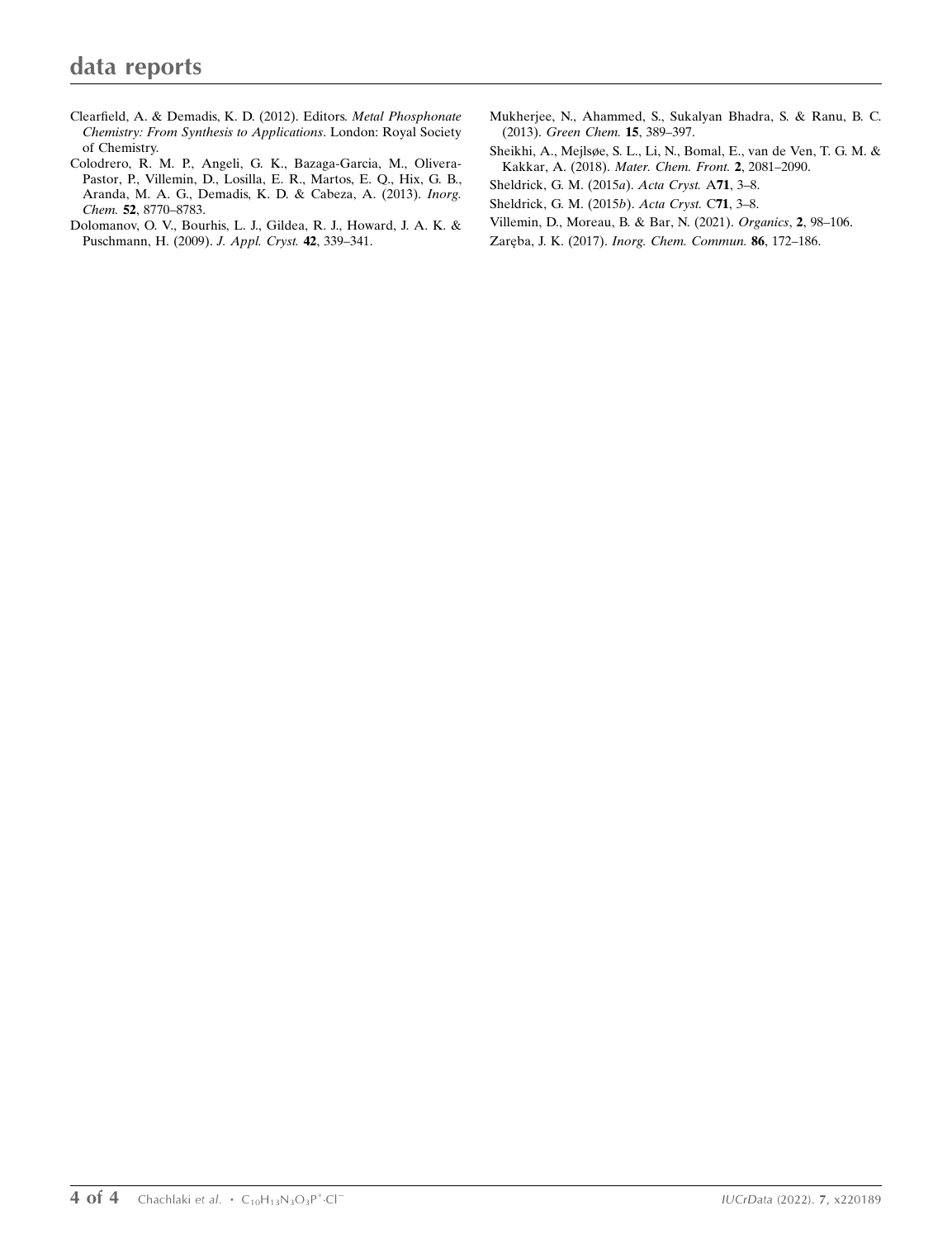# **full crystallographic data**

## *IUCrData* (2022). **7**, x220189 [https://doi.org/10.1107/S2414314622001894]

# **5-Phenyl-3-(2-phosphonoethyl)-1,2,3-triazol-1-ium chloride**

## **Elpiniki Chachlaki, Duane Choquesillo-Lazarte and Konstantinos D. Demadis**

 $F(000) = 600$  $D_x = 1.490$  Mg m<sup>-3</sup>

 $\theta$  = 4.0–66.7°  $\mu$  = 3.86 mm<sup>-1</sup>  $T = 298$  K Plate, colourless  $0.12 \times 0.09 \times 0.08$  mm

 $R_{\text{int}} = 0.046$ 

 $h = -12 \rightarrow 13$  $k = -8 \rightarrow 8$ *l* = −18→19

Cu *Kα* radiation, *λ* = 1.54178 Å Cell parameters from 9685 reflections

2268 independent reflections 2048 reflections with  $I > 2\sigma(I)$ 

 $\theta_{\text{max}} = 66.7^{\circ}, \theta_{\text{min}} = 4.0^{\circ}$ 

**5-Phenyl-3-(2-phosphonoethyl)-1,2,3-triazol-1-ium chloride** 

*Crystal data*

 $C_{10}H_{13}N_3O_3P^+·Cl^ M_r = 289.65$ Monoclinic, *P*21/*c*  $a = 11.5857(6)$  Å  $b = 7.0616(4)$  Å  $c = 16.6118(9)$  Å  $\beta$  = 108.222 (2)<sup>o</sup>  $V = 1290.92$  (12) Å<sup>3</sup>  $Z = 4$ 

*Data collection*

Bruker D8 Venture diffractometer *φ* and *ω* scans Absorption correction: multi-scan (SADABS; Bruker, 2016)  $T_{\text{min}} = 0.524, T_{\text{max}} = 0.753$ 11621 measured reflections

#### *Refinement*

Refinement on *F*<sup>2</sup> Least-squares matrix: full  $R[F^2 > 2\sigma(F^2)] = 0.042$  $wR(F^2) = 0.129$  $S = 1.11$ 2268 reflections 166 parameters 0 restraints Hydrogen site location: inferred from neighbouring sites H-atom parameters constrained  $w = 1/[\sigma^2 (F_o^2) + (0.0842P)^2 + 0.2113P]$ where  $P = (F_o^2 + 2F_c^2)/3$  $(\Delta/\sigma)_{\text{max}}$  < 0.001  $\Delta\rho_{\text{max}} = 0.21$  e Å<sup>-3</sup>  $\Delta\rho_{\rm min} = -0.34 \text{ e A}^{-3}$ Extinction correction: SHELXL2019/1 (Sheldrick 2015b), Fc\* =kFc[1+0.001xFc2 *λ*3 /sin(2*θ*)]-1/4 Extinction coefficient: 0.0086 (14)

### *Special details*

**Geometry**. All esds (except the esd in the dihedral angle between two l.s. planes) are estimated using the full covariance matrix. The cell esds are taken into account individually in the estimation of esds in distances, angles and torsion angles; correlations between esds in cell parameters are only used when they are defined by crystal symmetry. An approximate (isotropic) treatment of cell esds is used for estimating esds involving l.s. planes.

**Refinement**. All hydrogen atoms were located in difference Fourier maps and included as fixed contributions riding on attached atoms with isotropic thermal displacement parameters 1.2 or 1.5 times those of the respective atom.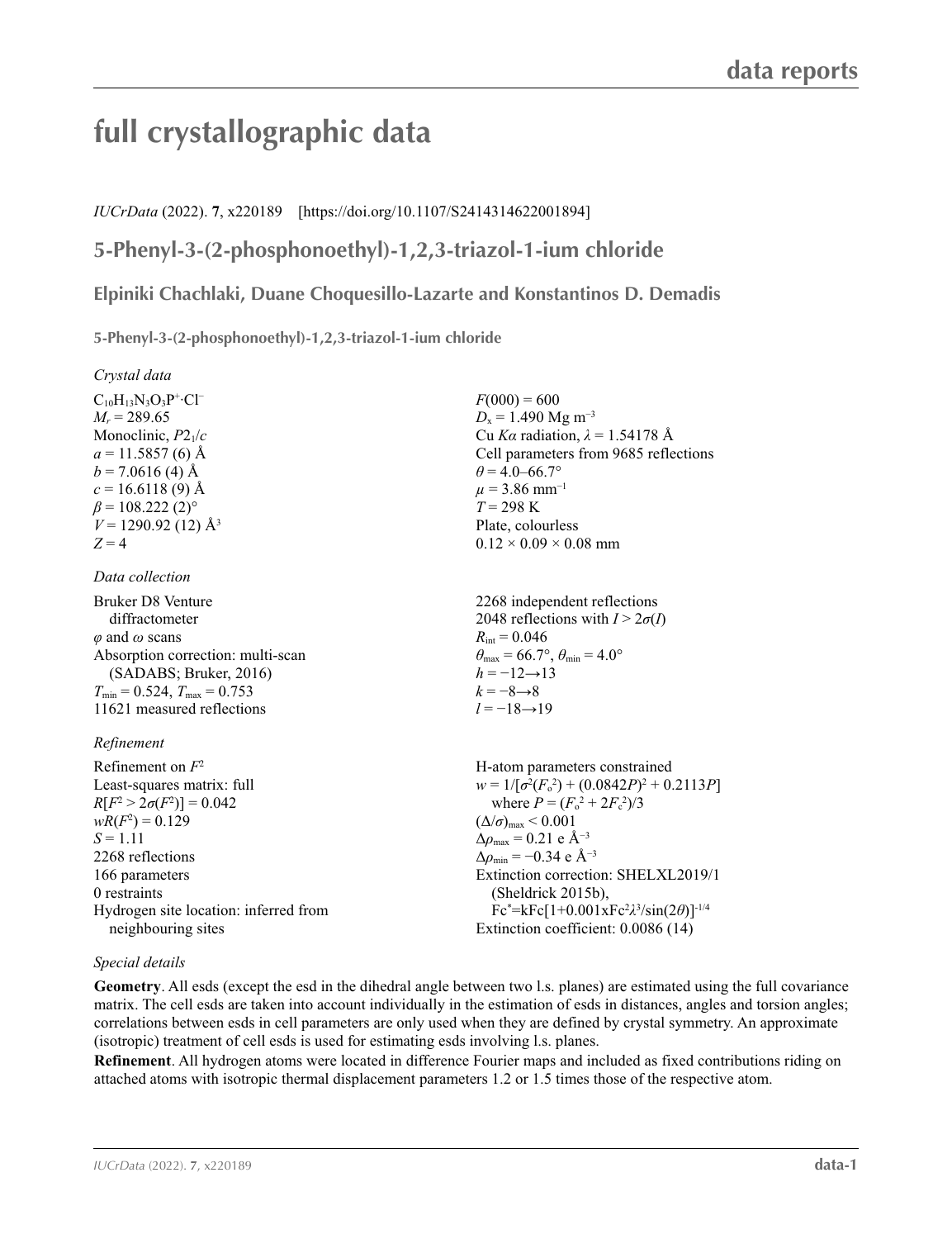|                  | $\boldsymbol{x}$ | $\mathcal{Y}$ | $\boldsymbol{Z}$ | $U_{\rm iso}*/U_{\rm eq}$ |  |
|------------------|------------------|---------------|------------------|---------------------------|--|
| P <sub>1</sub>   | 0.81725(4)       | 0.61394(8)    | 0.26679(3)       | 0.0473(2)                 |  |
| O <sub>1</sub>   | 0.91887(15)      | 0.4728(3)     | 0.26434(10)      | 0.0660(5)                 |  |
| H1               | 0.946479         | 0.421812      | 0.310754         | $0.099*$                  |  |
| O <sub>2</sub>   | 0.78145(14)      | 0.7154(3)     | 0.17962(10)      | 0.0663(5)                 |  |
| H2               | 0.838534         | 0.711018      | 0.160392         | $0.099*$                  |  |
| O <sub>3</sub>   | 0.70907(13)      | 0.5261(2)     | 0.28078(9)       | 0.0570(4)                 |  |
| N1               | 0.68960(15)      | 0.9187(2)     | 0.35631(11)      | 0.0480(4)                 |  |
| N2               | 0.59278(15)      | 0.9687(3)     | 0.29376(10)      | 0.0497(4)                 |  |
| N <sub>3</sub>   | 0.50156(14)      | 0.9160(2)     | 0.32010(10)      | 0.0446(4)                 |  |
| H <sub>3</sub>   | 0.426572         | 0.931250      | 0.290694         | $0.054*$                  |  |
| C1               | 0.88515(18)      | 0.7829(3)     | 0.34778(14)      | 0.0530(5)                 |  |
| H1A              | 0.902609         | 0.720386      | 0.402270         | $0.064*$                  |  |
| H1B              | 0.962183         | 0.821985      | 0.341559         | $0.064*$                  |  |
| C2               | 0.8107(2)        | 0.9598(3)     | 0.34921(17)      | 0.0626(6)                 |  |
| H2A              | 0.855085         | 1.038465      | 0.396689         | $0.075*$                  |  |
| H2B              | 0.801074         | 1.031479      | 0.297697         | $0.075*$                  |  |
| C <sub>3</sub>   | 0.66201(18)      | 0.8378(3)     | 0.42134(13)      | 0.0468(5)                 |  |
| H <sub>3</sub> A | 0.716089         | 0.792849      | 0.471680         | $0.056*$                  |  |
| C4               | 0.53734(17)      | 0.8355(3)     | 0.39786(12)      | 0.0406(4)                 |  |
| C <sub>5</sub>   | 0.45429(18)      | 0.7694(2)     | 0.44224(12)      | 0.0419(5)                 |  |
| C6               | 0.4974(2)        | 0.7322(3)     | 0.52898(13)      | 0.0509(5)                 |  |
| H <sub>6</sub>   | 0.579280         | 0.748521      | 0.558805         | $0.061*$                  |  |
| C7               | 0.4176(3)        | 0.6708(3)     | 0.57037(15)      | 0.0634(6)                 |  |
| H7               | 0.446686         | 0.644005      | 0.628029         | $0.076*$                  |  |
| C8               | 0.2960(3)        | 0.6489(3)     | 0.52761(18)      | 0.0678(7)                 |  |
| H8               | 0.242943         | 0.611045      | 0.556500         | $0.081*$                  |  |
| C9               | 0.2534(2)        | 0.6829(4)     | 0.44228(18)      | 0.0727(7)                 |  |
| H9               | 0.171424         | 0.665745      | 0.412999         | $0.087*$                  |  |
| C10              | 0.3319(2)        | 0.7427(3)     | 0.39929(16)      | 0.0573(6)                 |  |
| H10              | 0.302340         | 0.765053      | 0.341264         | $0.069*$                  |  |
| C11              | 0.94890(5)       | 0.76568(8)    | 0.07972(3)       | 0.0583(3)                 |  |

*Fractional atomic coordinates and isotropic or equivalent isotropic displacement parameters (Å<sup>2</sup>)* 

*Atomic displacement parameters (Å2 )*

|                | $U^{11}$   | $L^{22}$   | $I^{\beta 3}$ | $U^{12}$      | $U^{13}$   | $L^{23}$      |
|----------------|------------|------------|---------------|---------------|------------|---------------|
| P <sub>1</sub> | 0.0364(3)  | 0.0693(4)  | 0.0365(4)     | 0.0015(2)     | 0.0118(2)  | 0.0013(2)     |
| O <sub>1</sub> | 0.0610(10) | 0.0914(12) | 0.0490(9)     | 0.0254(8)     | 0.0223(7)  | 0.0080(8)     |
| O <sub>2</sub> | 0.0475(9)  | 0.1068(13) | 0.0442(9)     | 0.0135(8)     | 0.0136(7)  | 0.0171(8)     |
| O <sub>3</sub> | 0.0468(8)  | 0.0797(10) | 0.0457(8)     | $-0.0157(7)$  | 0.0163(6)  | $-0.0101(7)$  |
| N <sub>1</sub> | 0.0392(9)  | 0.0508(9)  | 0.0543(10)    | $-0.0028(7)$  | 0.0150(7)  | $-0.0041(7)$  |
| N <sub>2</sub> | 0.0458(9)  | 0.0583(10) | 0.0469(10)    | 0.0002(7)     | 0.0174(8)  | 0.0004(7)     |
| N <sub>3</sub> | 0.0383(8)  | 0.0560(9)  | 0.0385(9)     | 0.0008(7)     | 0.0104(6)  | $-0.0007(7)$  |
| C1             | 0.0325(10) | 0.0742(14) | 0.0510(12)    | $-0.0047(9)$  | 0.0110(9)  | $-0.0007(10)$ |
| C <sub>2</sub> | 0.0422(11) | 0.0659(14) | 0.0816(16)    | $-0.0130(10)$ | 0.0220(11) | $-0.0053(12)$ |
| C <sub>3</sub> | 0.0401(10) | 0.0492(10) | 0.0470(11)    | $-0.0016(8)$  | 0.0076(8)  | $-0.0018(8)$  |
|                |            |            |               |               |            |               |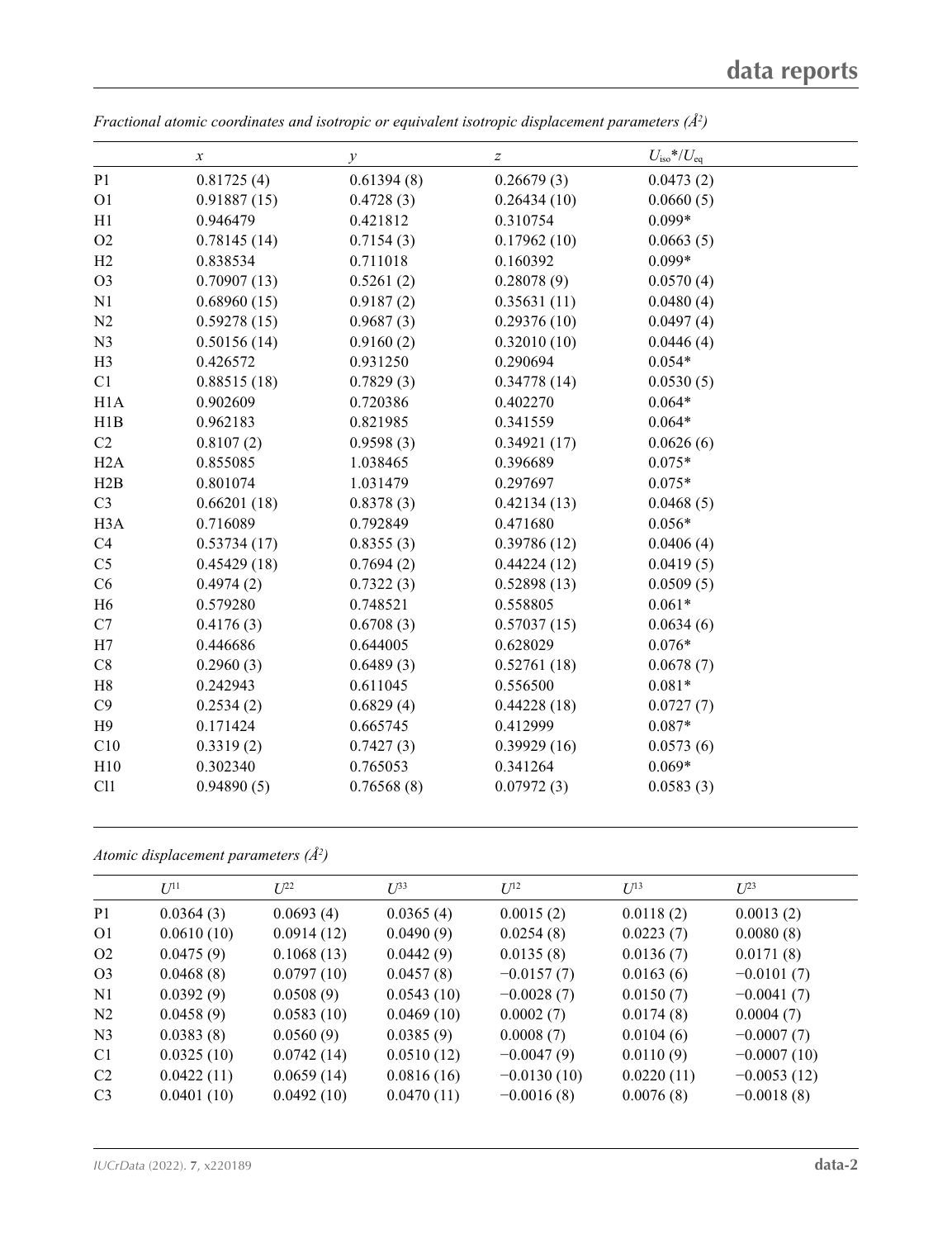| C <sub>4</sub>  | 0.0419(9)  | 0.0394(9)  | 0.0384(10) | 0.0006(7)     | 0.0097(7)  | $-0.0037(7)$ |
|-----------------|------------|------------|------------|---------------|------------|--------------|
| C <sub>5</sub>  | 0.0470(11) | 0.0379(9)  | 0.0414(11) | 0.0027(7)     | 0.0145(8)  | $-0.0006(7)$ |
| C <sub>6</sub>  | 0.0610(13) | 0.0468(11) | 0.0419(11) | 0.0008(9)     | 0.0118(9)  | $-0.0026(8)$ |
| C7              | 0.1016(19) | 0.0488(12) | 0.0472(12) | 0.0034(12)    | 0.0339(12) | 0.0020(9)    |
| C8              | 0.0832(18) | 0.0559(13) | 0.0814(18) | 0.0002(12)    | 0.0503(15) | 0.0100(12)   |
| C9              | 0.0525(13) | 0.0751(16) | 0.094(2)   | $-0.0061(12)$ | 0.0289(13) | 0.0171(14)   |
| C10             | 0.0476(12) | 0.0685(14) | 0.0525(13) | $-0.0047(9)$  | 0.0110(10) | 0.0134(10)   |
| C <sub>11</sub> | 0.0507(4)  | 0.0795(4)  | 0.0435(4)  | 0.0062(2)     | 0.0130(3)  | $-0.0025(2)$ |
|                 |            |            |            |               |            |              |

*Geometric parameters (Å, º)*

| $P1 - O1$        | 1.5526(16) | $C2 - H2B$       | 0.9700     |
|------------------|------------|------------------|------------|
| $P1 - O2$        | 1.5513(16) | $C3 - H3A$       | 0.9300     |
| $P1 - O3$        | 1.4805(14) | $C3-C4$          | 1.373(3)   |
| $P1 - C1$        | 1.786(2)   | $C4 - C5$        | 1.460(3)   |
| $O1 - H1$        | 0.8200     | $C5-C6$          | 1.394(3)   |
| $O2-H2$          | 0.8200     | $C5 - C10$       | 1.386(3)   |
| $N1 - N2$        | 1.317(2)   | $C6 - H6$        | 0.9300     |
| $N1 - C2$        | 1.474(3)   | $C6-C7$          | 1.383(3)   |
| $N1 - C3$        | 1.346(3)   | $C7 - H7$        | 0.9300     |
| $N2 - N3$        | 1.318(2)   | $C7-C8$          | 1.373(4)   |
| $N3-H3$          | 0.8600     | $C8 - H8$        | 0.9300     |
| $N3-C4$          | 1.352(2)   | $C8-C9$          | 1.368(4)   |
| $C1 - H1A$       | 0.9700     | $C9 - H9$        | 0.9300     |
| $Cl$ -H1B        | 0.9700     | $C9 - C10$       | 1.387(3)   |
| $C1-C2$          | 1.522(3)   | $C10 - H10$      | 0.9300     |
| $C2 - H2A$       | 0.9700     |                  |            |
| $O1-P1-C1$       | 106.83(10) | $H2A - C2 - H2B$ | 107.7      |
| $O2-P1-O1$       | 104.80(9)  | $N1-C3-H3A$      | 127.2      |
| $O2-P1-C1$       | 108.71(11) | $N1-C3-C4$       | 105.65(18) |
| $O3 - P1 - O1$   | 114.92(11) | $C4-C3-H3A$      | 127.2      |
| $O3 - P1 - O2$   | 110.35(9)  | $N3-C4-C3$       | 104.31(17) |
| $O3 - P1 - C1$   | 110.89(9)  | $N3-C4-C5$       | 124.28(17) |
| $P1 - O1 - H1$   | 109.5      | $C3-C4-C5$       | 131.39(18) |
| $P1 - O2 - H2$   | 109.5      | $C6-C5-C4$       | 120.16(19) |
| $N2 - N1 - C2$   | 118.78(18) | $C10-C5-C4$      | 120.86(18) |
| $N2 - N1 - C3$   | 112.94(16) | $C10-C5-C6$      | 119.0(2)   |
| $C3-M1-C2$       | 128.26(18) | $C5-C6-H6$       | 120.2      |
| $N1 - N2 - N3$   | 103.64(15) | $C7-C6-C5$       | 119.6(2)   |
| $N2 - N3 - H3$   | 123.3      | $C7-C6-H6$       | 120.2      |
| $N2 - N3 - C4$   | 113.45(16) | $C6-C7-H7$       | 119.5      |
| $C4 - N3 - H3$   | 123.3      | $C8 - C7 - C6$   | 121.0(2)   |
| $P1 - C1 - H1A$  | 108.2      | $C8 - C7 - H7$   | 119.5      |
| $P1 - C1 - H1B$  | 108.2      | $C7-C8-H8$       | 120.2      |
| $H1A - C1 - H1B$ | 107.4      | $C9 - C8 - C7$   | 119.7(2)   |
| $C2-C1-P1$       | 116.22(15) | $C9-C8-H8$       | 120.2      |
| $C2-C1-H1A$      | 108.2      | $C8-C9-H9$       | 119.8      |